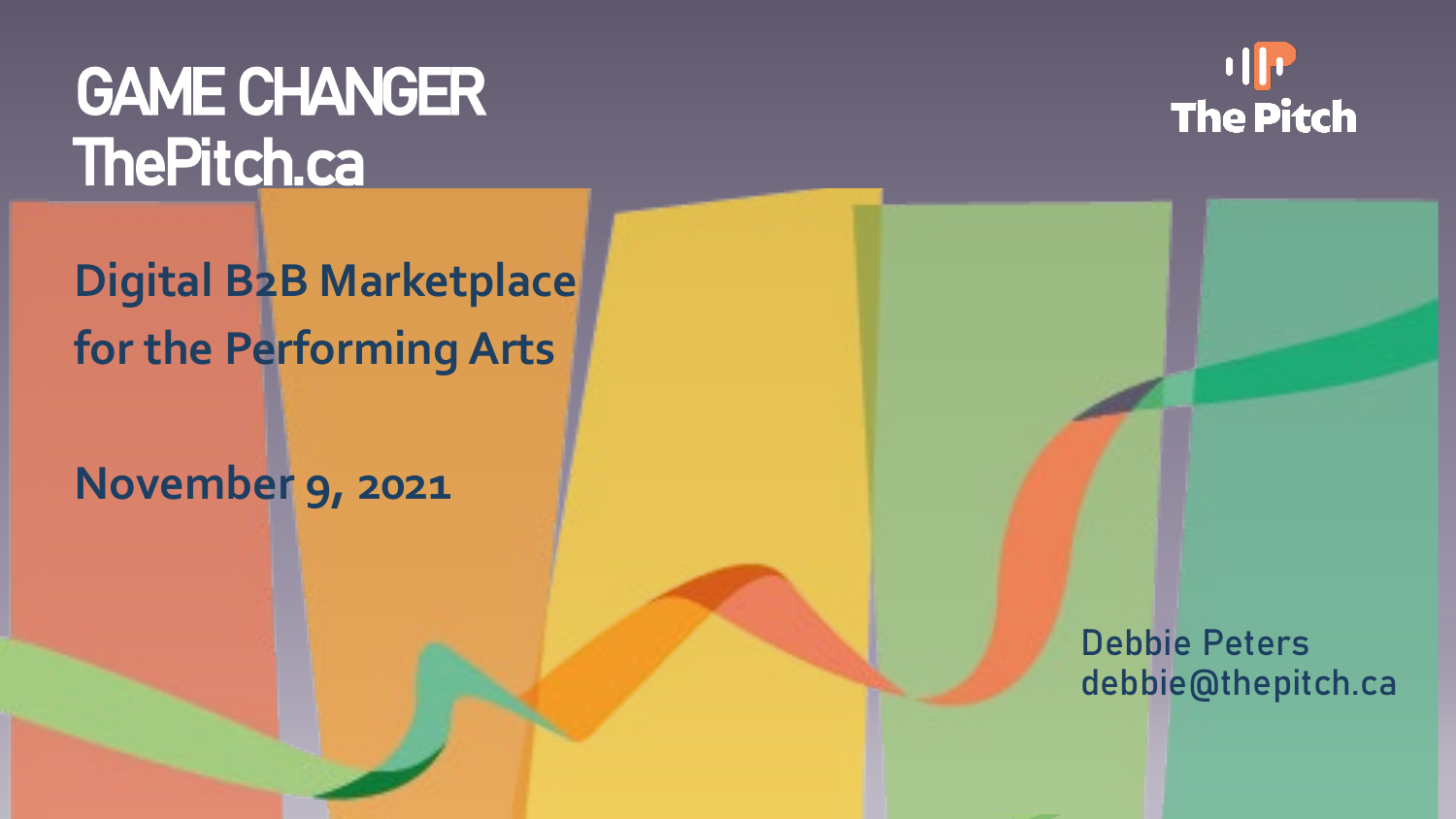

# The Pitch

2

## The problem

## **Showcasing Model is Restrictive Market Access Diversity Disciplines**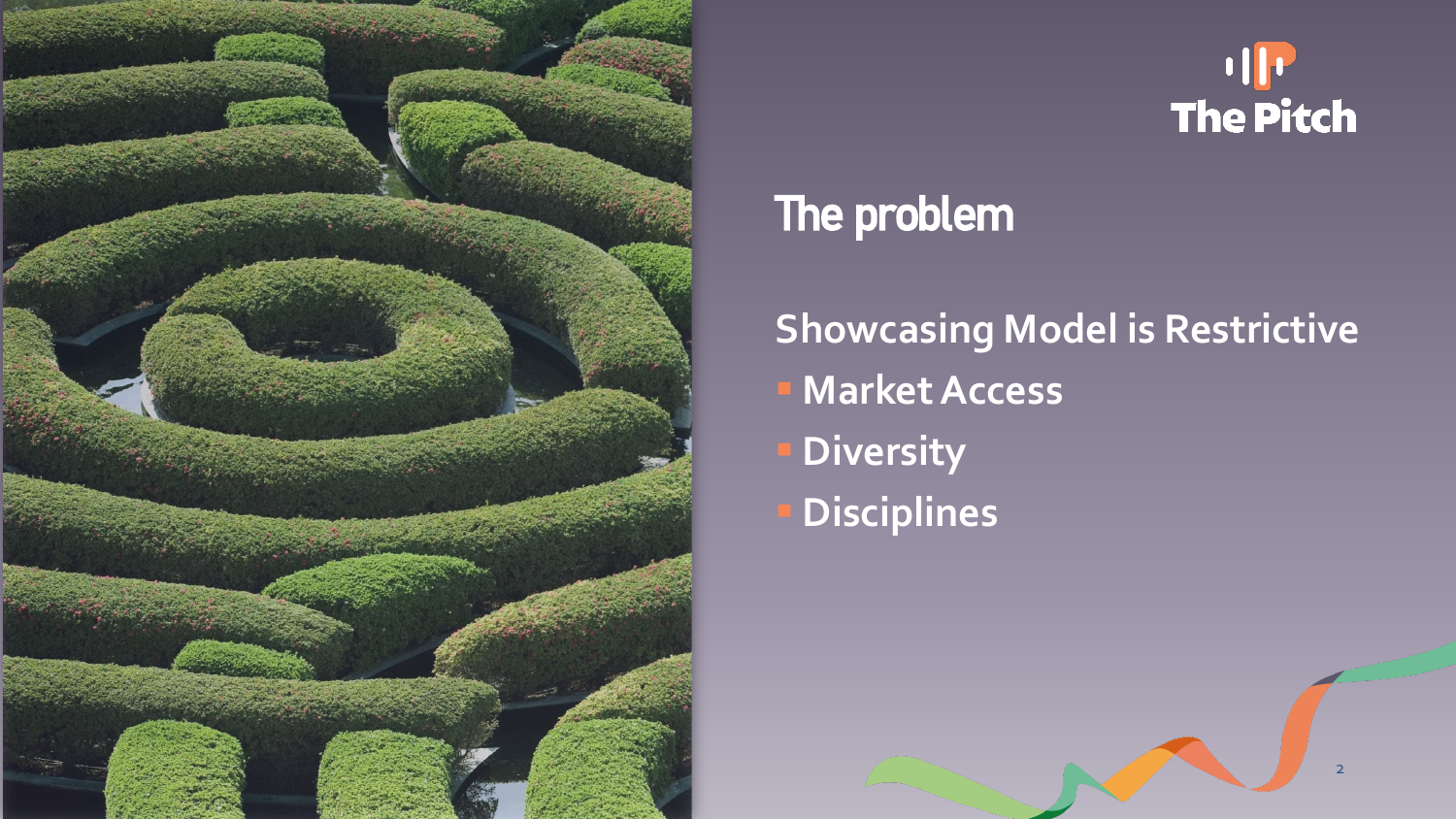

**The Pitch** 

3

**Build a digital marketplace that connects live acts and presenters 24/7/365.** 

- **All performing arts disciplines B2B, subscription, globally expandable**
- **Trusted community of buyers and sellers**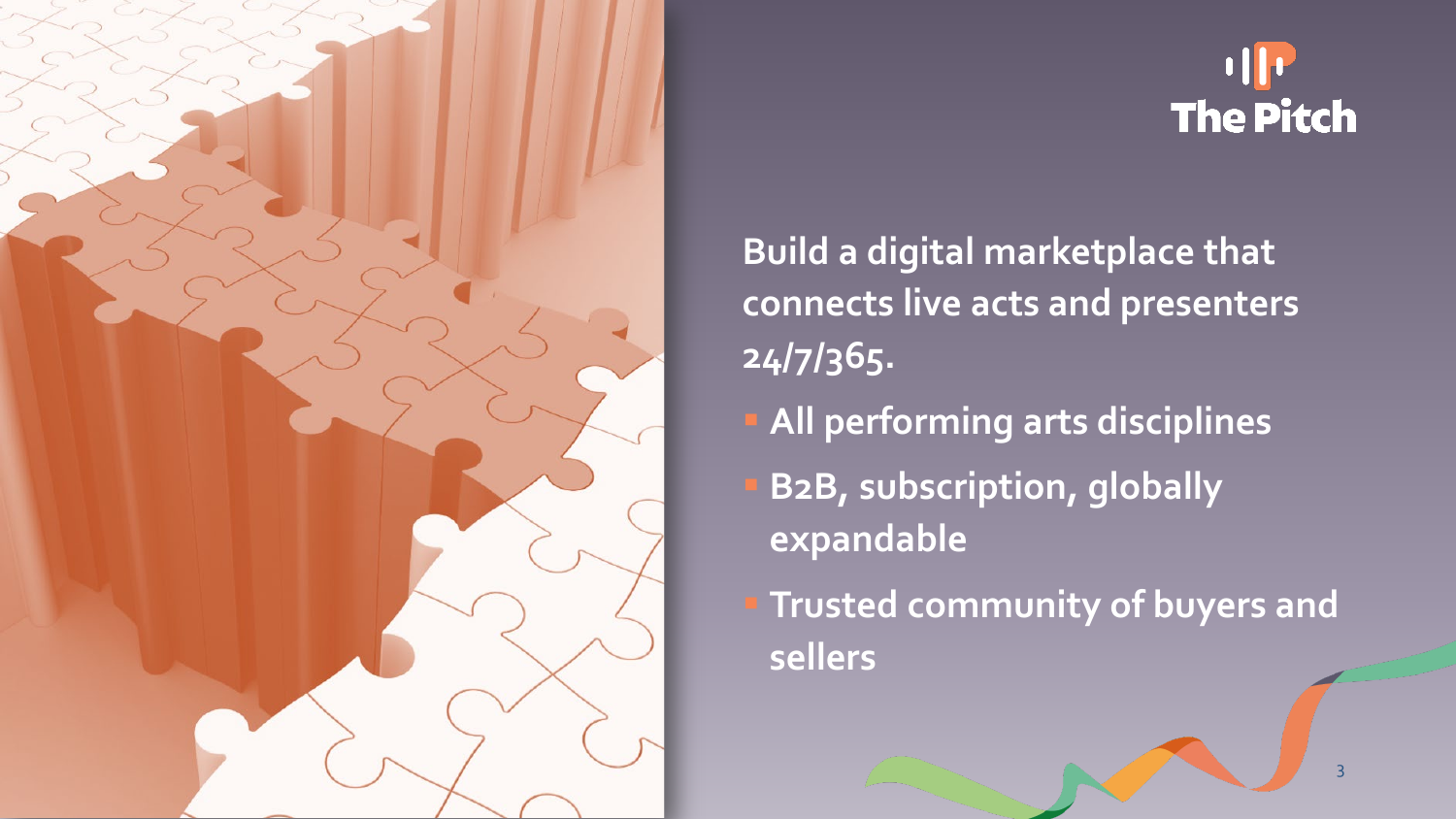

Our Vision **To make more performing artists more discoverable by more presenters (buyers) more often.** 



4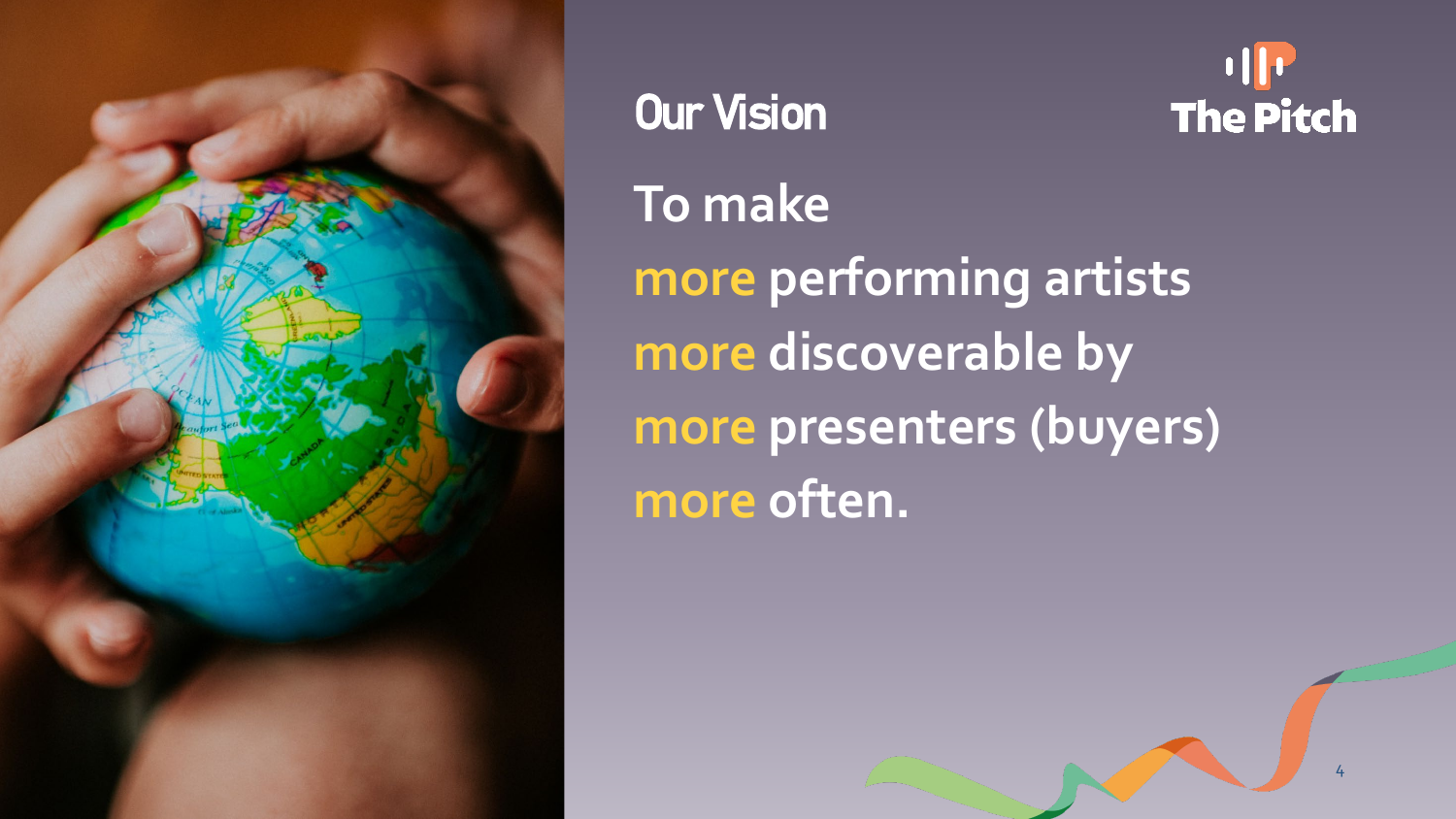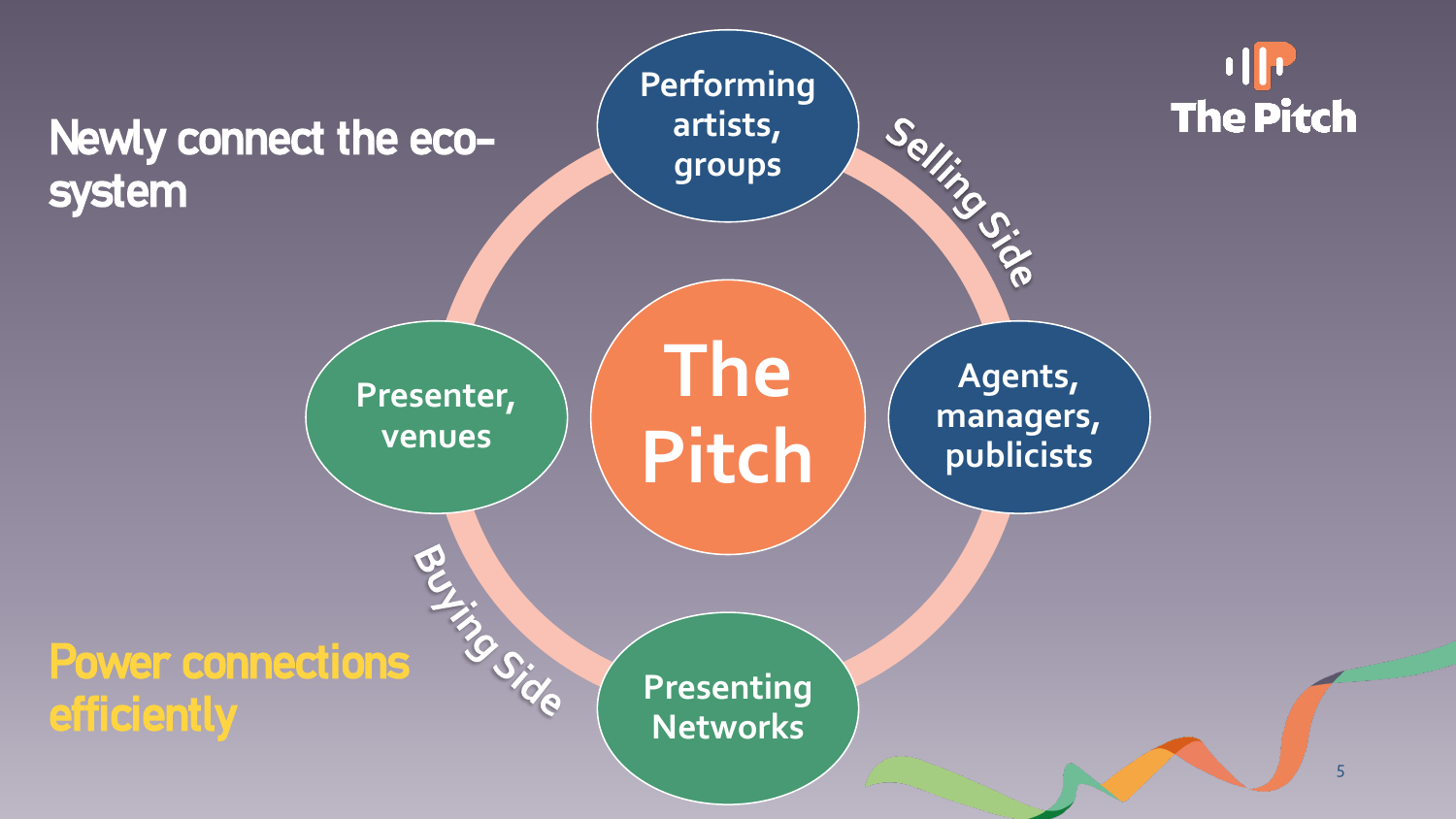## What's next



### **Video production guide**

**U** Valuable information and intelligence

#### **Pilot partners - onboarding and free trial**

- Pilot partners onboarding to end of 2021 = free trials
- Manitoba Arts Network's Manitoba Showcase pilot
- Gain user feedback to work out bugs in real life

### **2022 and beyond**

- Generate revenue starting in 2022 on way to self-sustaining operations Secure additional investments to grow our team along with markets
- Build out features based on user feedback
- Additional languages
- Expand via export of Canadian talent
- **Expand into international marketplace through existing networks (New** Zealand, Australia, USA, UK, EU